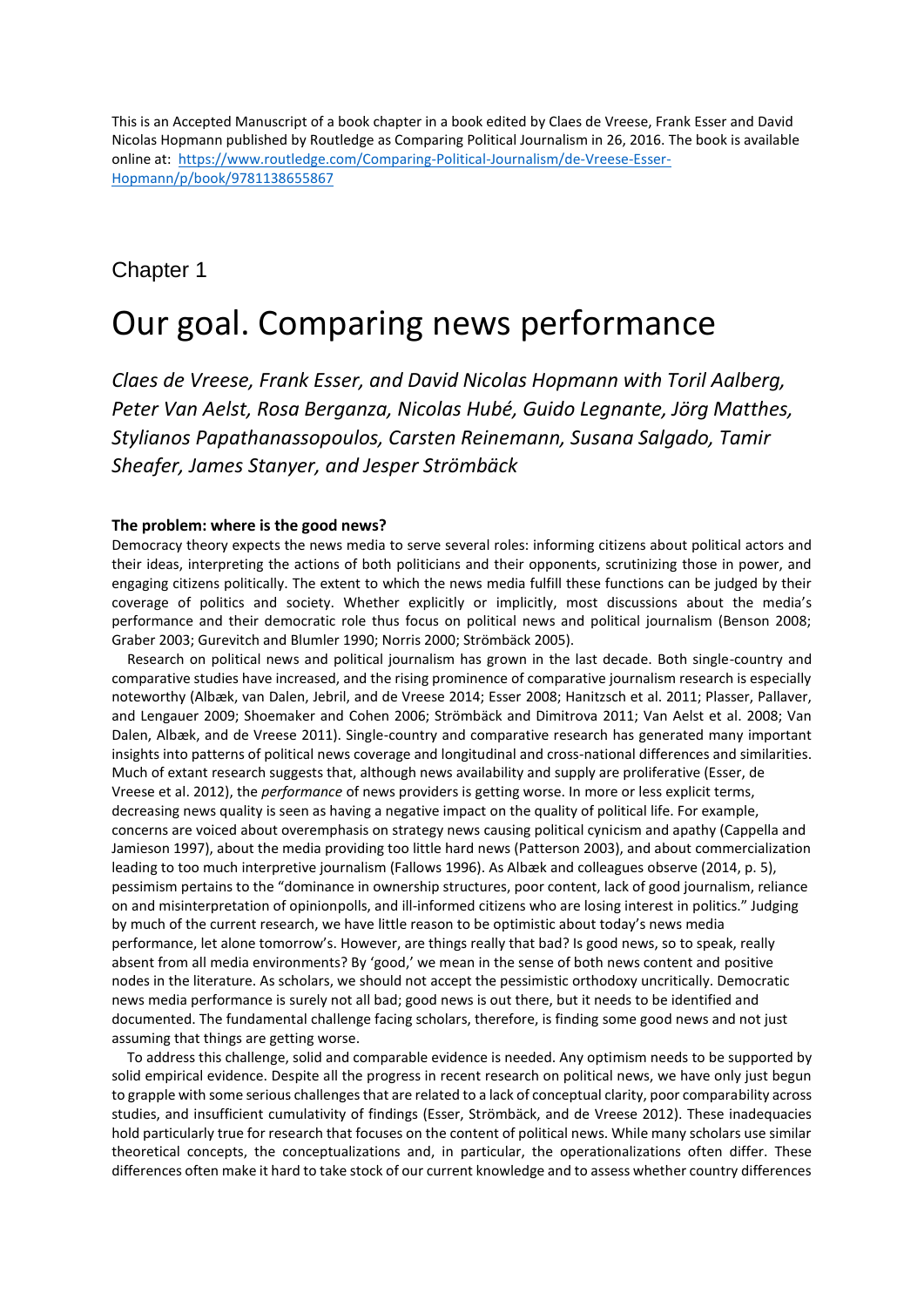and over-time developments are real or whether they are a function of differences in conceptualizations and operationalizations.

For example, where is news most focused on politics as a game? And where is it most substantive? Where is news more interpretive, and where less interpretive? And is news in all places equally prone to emphasizing negativity? Or do politicians in some countries receive more balanced treatment than in others? Given the differences in extant research, these questions are tough to answer. We know very little about some concepts, whereas a wealth of (national) information is available about others. But this research is often not comparable. The devil is in the detail! In addition, differences in research make it difficult to build solid theories explaining patterns of political news coverage across time and space. If the goal of social scientific research is to build and test theories, then this problem is a serious one.

In news research, references to 'hard' and 'soft' news are increasing, but they often carry different implications (Baum 2003). In a similar vein, although many scholars in different countries are doing research on the extent to which news journalism frames politics as a strategic game (Cappella and Jamieson 1997; de Vreese 2003; Lawrence 2000a; Patterson 1993; Strömbäck and Van Aelst 2010) and although they largely share the same terminology, there is no agreement on how this framing of politics should be conceptualized and measured. Scholars use various measures, which inhibits the cumulativity of findings. Equally, a mixture of methods hampers efforts to build theories explaining the differences and similarities in how different media, in different countries, at different times, cover politics (Esser, de Vreese et al. 2012). A similar situation holds true for most, if not all, key concepts in research on patterns in political news coverage.

We believe this situation to be highly unfortunate and that researchers investigating news content have a lot to learn from fields where standardization of key variables has progressed further. The best example might be survey research, where a number of standardized core variables are used to investigate political interest and party identification, for example. These variables are standard components of surveys and election studies across the globe, and the academic community has engaged in a long tradition of collaboration to make this standardization possible. National election studies, the European Social Survey, the World Value Survey, and the Eurobarometer are all hallmark examples. Collectively, such surveys provide social scientists with a lens through which to understand public opinion and human behavior. Admittedly, no single variable or set of variables is ideal for all people and all purposes at all times. Undoubtedly, political scientists have wished to change the wording and focus of specific items in various studies – for example, the American national election studies – but the what-ifs are outweighed by the benefits of comparisons and over-time insights. At the end of the day, by standardizing core variables, survey research has made great progress in opening up comparisons across time and space, which has significantly increased our understanding of the phenomena under investigation.

The advantage of standardization is why we – the authors of this book – took the initiative to organize a journal special issue reviewing six key concepts in research on political news journalism. These concepts were *strategy framing, interpretive journalism, negativity, political balance, personalization,* and *soft versus hard news*. The special issue was published in *Journalism* in 2012. The purpose of this special issue was twofold. The first purpose was to review the research and to offer an assessment of the state of affairs vis-à-vis key concepts in research on political news journalism. In so doing, we aimed to provide the scholarly community with points of reference related to each of the selected concepts, on which future research can build. The second purpose was to suggest how each of the selected key concepts should be conceptualized, operationalized, and investigated empirically in order to contribute to their standardization.

In this book, we put theory to practice. We designed a systematic, cross-national content analysis of newspapers, television news, and news websites in 16 Western countries. We investigated each of the key concepts to arrive at conclusions about the nature of political news and the forces driving these patterns.

#### **Six dimensions of news performance**

Underlying the quest to understand the nature of political news and the driving forces behind news features is the notion of news quality. Quality, however, is of little practical relevance analytically since it can be meaningfully understood from very different perspectives, ranging from consumers, citizens, and media companies to society as a whole. It makes more sense to consider news performance (McQuail 1992) a guiding concept. News performance is grounded in the notion that media have different functions, which stem from different normative theories. Ceteris

paribus, most scholars suggest that news media should provide information, context and analysis, and a platform for – and scrutiny of – power holders (McQuail 1992).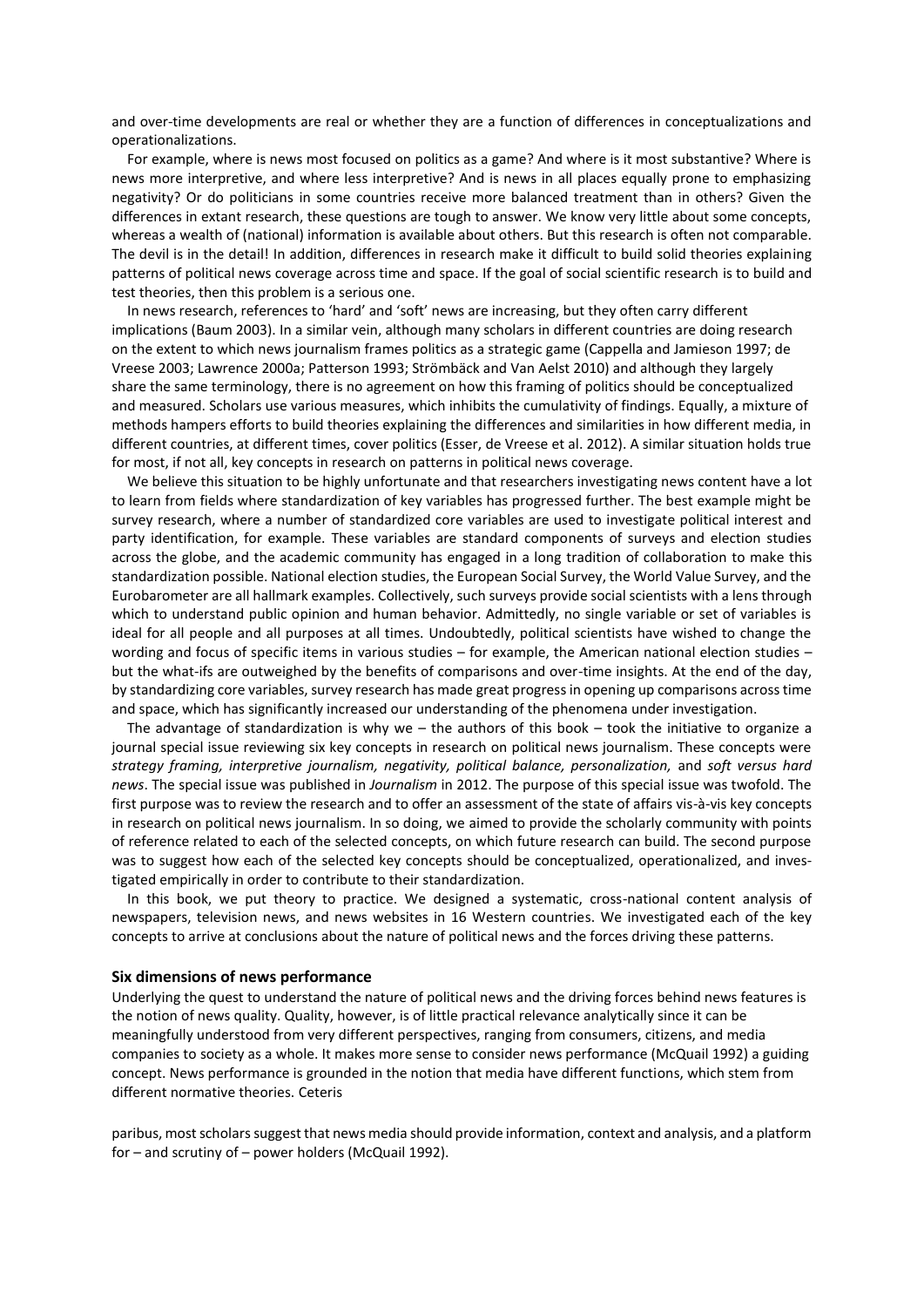The six concepts that were selected for the special issue and that are examined in this book were chosen because they are all widely used in content analyses of political news, have no standardized operationalizations, and are relevant to democratic news discourse and theories of news production. There are obviously other very important, ongoing discussions about changes in journalism at large and political journalism in particular that are also important and have a bearing on the six concepts. One may think of issues such as political parallelism (which relates to our discussion of political balance) but also of system-level concepts such as journalistic practice and culture and media ownership, which come up in our discussion of explaining why news takes the form it does. At the core of the six concepts is an interest in the role of the media in democracies. As noted, among other things, the media in democracies are expected to inform people, interpret processes with societal and political relevance, scrutinize those in power, and mobilize people politically. Content analyses of political news coverage can make important information explicit about how the mass media fulfill these political roles in divergent national settings.

With respect to their informative role, some national communication systems, compared to others, offer more favorable opportunity structures for relaying political messages comprehensively and neutrally to the public. Some national settings foster a more partisan, depoliticized, or personalized political and reporting culture. With respect to their interpretive role, many democratic news systems have experienced a cultural shift from the media as passive informants to active shapers of public opinion. Some news organizations have pursued an interventionist role, posing as the 'better' public representative compared to elected politicians. While interpretation and analysis can provide an important background for audiences and facilitate a deeper understanding of the issues, an overly interventionist role can become a source of conflict between political actors and media actors, especially if politics is mainly presented as a strategic game. The extent and consequences of interpretive journalism lead us to another political role that is frequently discussed in democratic theory – namely, the media's watchdog function. Here, the media are supposed to guard citizens against undue infringements of their rights by the apparatus of the state and to uncover abuse of power and unfitness for public office. Yet, the media's abuse of the watchdog function may encourage an ideology of negativity and voter alienation.

The discussion surrounding democratic news performance has highlighted several features of political news journalism that have raised particular interest among scholars – notably, the framing of politics as a strategic game, the interpretive journalistic style, media negativity, balance in the news, media personalization, and depoliticization via a focus on soft news over hard news. Collectively, these six dimensions allow us to assess how well news is performing cross-nationally.

News performance refers to the reality of news practices and how they manifest themselves in media outcomes. Of particular interest are the reasons for the differences in news performance that can be observed across types of media systems, news organizations, and journalistic communities. We measure the quality of news performance using six content features – namely, strategy and game framing, interpretive journalism, negativity, political balance, personalization, and hard and soft news. They are related to normative expectations of the news media in contemporary Western democracy (as shown earlier) and have the additional advantage of being closer to the daily routines of news workers than abstract principles such as truth, freedom, solidarity, or order and cohesion. They are also easier to operationalize and are often critically discussed as features of a proliferating yet problematic Western news ideology.

The factors affecting news journalism's conduct and performance are located at the levels of media and political systems, news organizations, and individual journalists interacting with their event environments. Consequently, we consider 'political news coverage' the outcome of three broad and interdependent sources of influence. The first source are the journalists, who engage with political events, actors, and processes according to their professional norms and goals. The second are the news organizations' influences, constraints, and goals (e.g., whether an outlet pursues a public service–oriented or a mass audience–oriented editorial mission). And the third source are the structural influences at the level of the media system (e.g., market competition, market commercialization, and journalistic professionalization) and the political system (e.g., type of party, electoral and government systems) that constitute the contextual environment for the news organizations and the journalists who are employed by them. In combination, these factors affect the editorial processes and actual news outcomes that determine the use of our six news performance indicators. Figure 1.1 offers a simplified visual representation of these relationships.

A more elaborate specification of our theoretical framework is presented in Chapter 3, where we also derive research questions and concrete hypotheses. Chapters 4 to 9 come next, with in-depth analyses of the six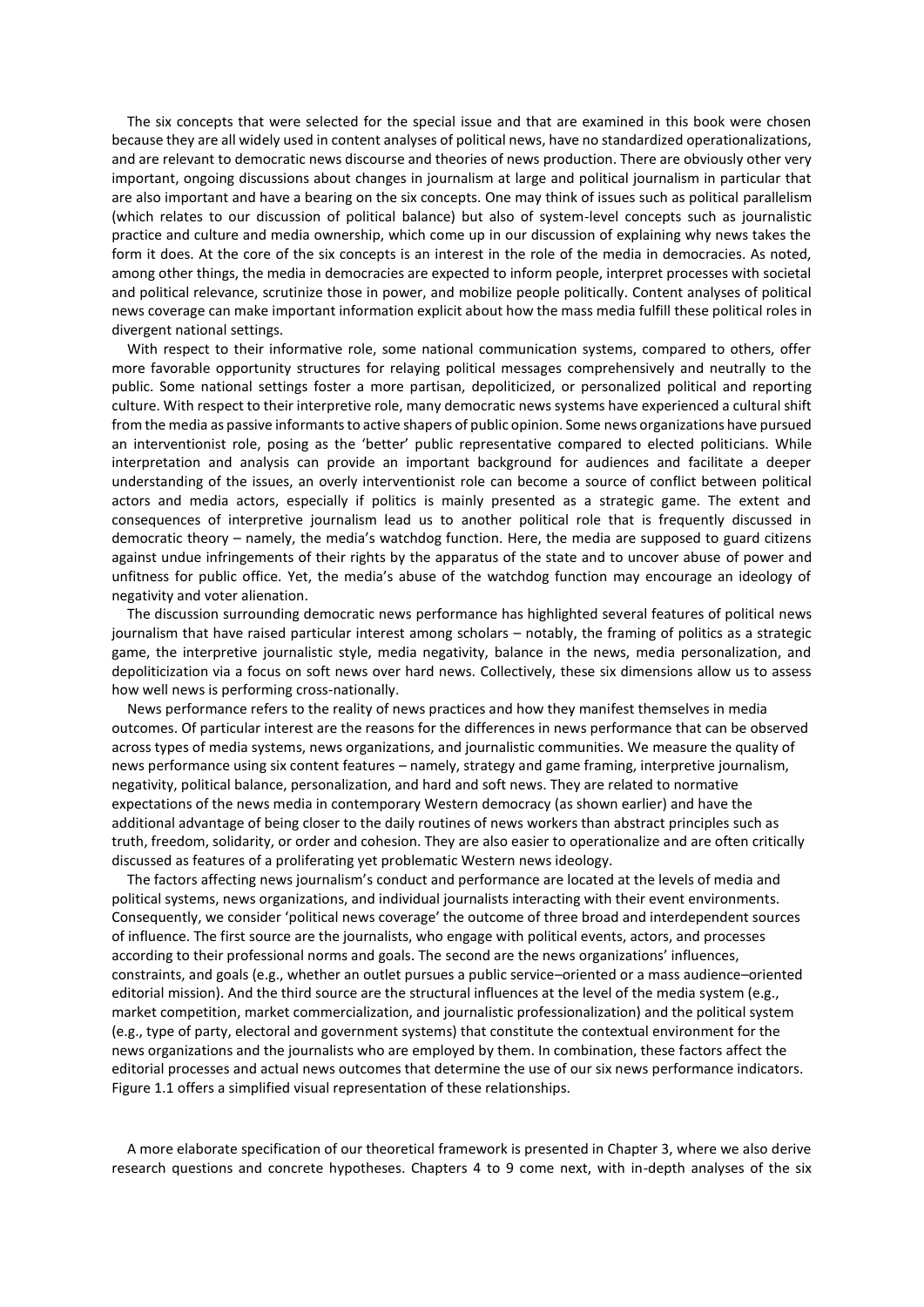concepts of news performance, following a common structure to ensure readability and coherence. Each of these chapters outlines why the concept is relevant and why a systematic study is needed. The chapters proceed by reviewing the most important theoretical and conceptual foundations, including how the concept has been defined in previous research, and, if appropriate, they discuss different dimensions of the concept. They then outline how the concept fares in news across different countries and the key explanations for the discovered patterns.

#### **Our approach**

More than 20 years ago, Blumler, McLeod, and Rosengren (1992) stated that, before comparative communication research can establish itself as a recognized subdiscipline, it must achieve greater cumulativity in findings and interpretation. By explicating concepts in this book, our goal is to contribute an empirically grounded, systematic, and comparative assessment of political news.

At this volume's core are comparative analyses of political news coverage in 16 Western countries with regard to strategy framing, interpretive journalism, negativity, political balance, personalization, and soft versus hard news. Each chapter focuses on one of these concepts (measured collaboratively by an international research network) and compares all countries in relation to common research questions. We also strive to understand what drives the presence of these concepts in the news. In each chapter, we develop research questions and hypotheses about how news content is affected by variables at the (1) event environment, (2) media organization, (3) media system, and (4) political system levels.

The book is based on a unique content analysis of more than 7,500 news stories from newspapers, television news bulletins, and news websites. We examined three newspapers, two television news bulletins, and five news websites from each country over a constructed routine period. Our book speaks to an international literature on news and politics. Only a few publications have addressed this topic in such a systematic manner, but they tend to focus on just one concept (balance, objectivity, bias, domestication, etc.) or explore only a small number of countries (two to five). Some recent projects are more inclusive (e.g., Albæk et al. 2014; Umbricht and Esser 2014, 2015), and some journal articles cover more than 20 countries in a systematic content analysis (see, e.g., Boomgaarden et al. 2013; de Vreese, Banducci, Semetko, and Boomgaarden 2006). But book-length analyses of diverse concepts using large samples of countries are rare exceptions; Pam Shoemaker and Akiba Cohen's *News around the World* (2006) and *Foreign News on Television – Where in the World Is the Global Village* (2013) are perhaps the prime examples. Their focus, however, is very different to ours, and none of the key concepts that we pursue in this book are included in their work. We have also attempted to generate a sample of routine news and to systematize our inclusion of explanatory variables and are, therefore, well poised to make observations that are general in nature and not confined to specific particularities or to incompatibilities in our design.

We believe that the book is unique because it (1) systematizes national and international research on 6 key concepts in political news, (2) builds on recently developed empirical tools for analyzing these concepts, (3) tests the 6 concepts in a systematic, cross-nationally comparative analysis in 16 countries, (4) develops and tests hypotheses for understanding similarities and differences in the coverage of politics, and (5) brings together a strong team of political communication scholars from different countries. The book is thus not only about investigating the key features of news cross-nationally but also about *explaining* them.

#### **Outline of the book**

We outline our methodology and approach in the next chapter. It reviews the choice of countries, media, and periods and details the coding procedures, inter-coder reliability, data preparation, analytical strategy, and so on. We opt to keep the methodological information in one chapter so that subsequent chapters merely have to introduce the specific variables of interest (while cross-referencing Chapter 2). In Chapter 3, we explicate our philosophy of trying to move beyond national descriptions and to focus on explanations for the variation in the news coverage. We discuss key works in this tradition, such as those by Shoemaker and Reese (2014), and we identify the most important explanatory concepts for our endeavor. We include macro-, meso-, and micro-level variables, and the chapter outlines the most frequently used explanatory variables, thereby serving as a reference chapter for the empirical concept chapters (Chapters 4 to 9).

In Chapter 4, we take on a key concept in political communication research – game and strategy news framing. Based on the instrument developed by Aalberg, Strömbäck, and de Vreese (2012), the chapter compares the extent to which political news journalism across 16 countries is dominated by game and strategy frames, and equally importantly, it investigates what drives this type of political news coverage. It finds that during regular periods, most political news throughout Europe is not framed as a strategic game (although some issues,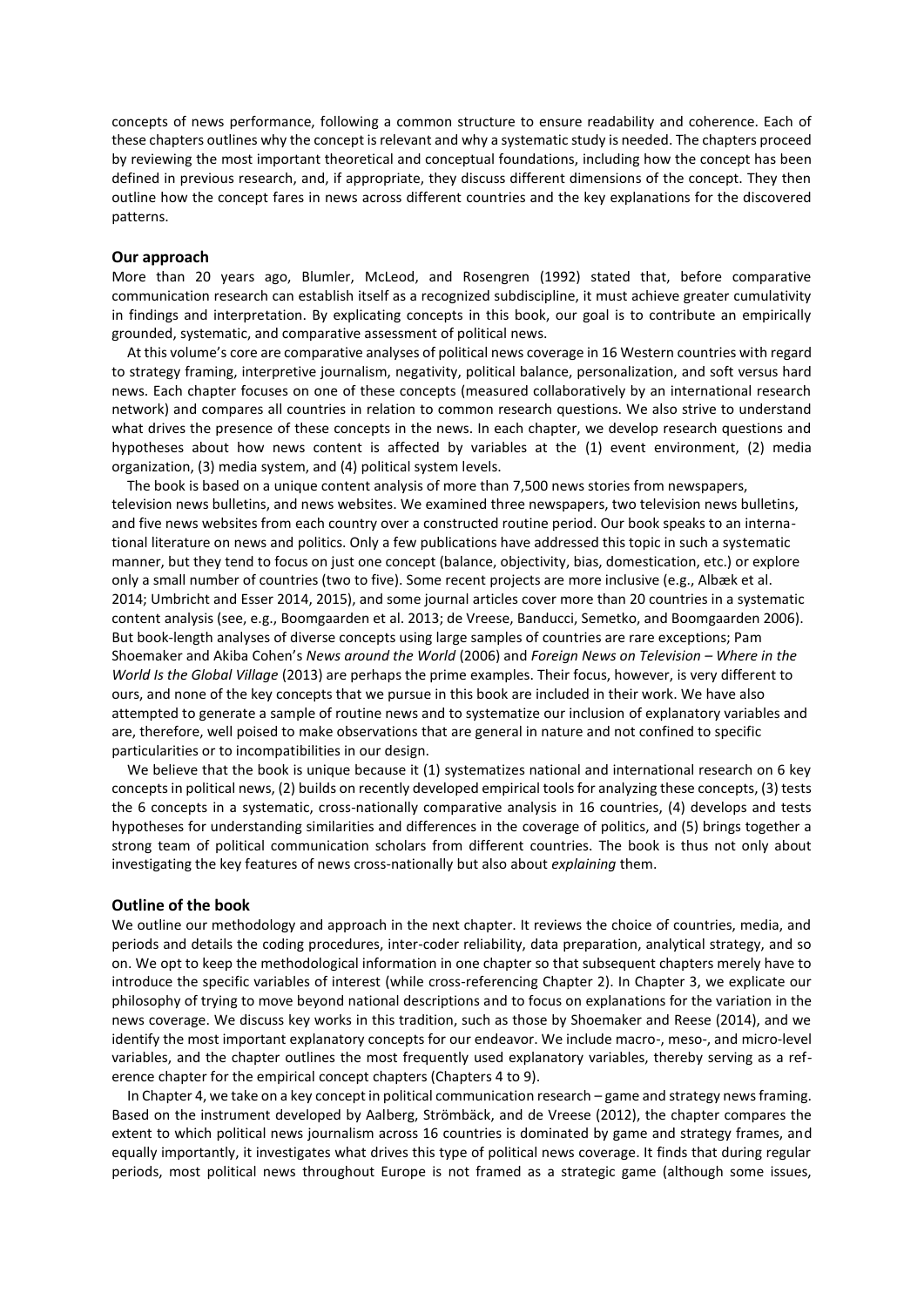typically related to party politics, are more likely to be framed in this way). The use of strategy and game frames is not, as previously assumed, higher in mass-market newspapers and commercial broadcasters compared to upmarket newspapers and public broadcasters. Nevertheless, some of the relatively small cross-national differences may be explained by the market share of public service channels and the number of political parties. In Chapter 5, we examine interpretive journalism. Based on Salgado and Strömbäck (2012), we examine the operationalization of interpretive journalism and the extent to which political news across 16 countries provides journalistic interpretations. The chapter shows that about a third of public affairs coverage in European and U.S. news media contains interpretive journalism, although there are meaningful differences across countries with respect to its prevalence and the factors that promote it. To give just one example, commercial television news, particularly if integrated in a highly competitive market, provides a highly fertile ground for interpretive reporting.

In Chapter 6, we look at negativity in the news. Although there is an abundance of research on the journalistic tendency to focus disproportionally on negative information, we lack studies that systematically compare theoretically derived indicators of negativity across countries. This chapter draws on a standardized measure of negativity developed by Esser and colleagues (2012), consisting of four highly related dimensions: negative tonality, focus on conflict, focus on incapability, and negative tone towards political actors. The findings show that negativity is highest in media systems with high levels of commercialism and competition and in media organizations that are geared towards commercial goals (as opposed to public service obligations). The tendency to cover politics in negative terms is stronger in the offline than online editions of media outlets and strongest in stories that deal with negatively connoted issues, such as scandals, crises, or conflicts.

In Chapter 7, the focus shifts to political balance. The chapter examines the visibility of politicians and political parties in the news and the neutrality with which they are presented. It follows the article by Hopmann and colleagues (2012) and analyzes to what extent news coverage is politically balanced at the party level. The results show that the visibility of political actors across countries is fairly balanced. Moreover, most appearances of politicians are by far either neutral or balanced, rarely colored in a positive or negative light.

In Chapter 8, we turn to personalization, examining the general belief that the focus of news coverage has shifted from parties and organizations to candidates and leaders. Based on the indicators developed by Van Aelst, Sheafer, and Stanyer (2012), the chapter shows that, in general, individual politicians are more prominent in the news compared to political institutions. The degree of personalized political coverage, however, varies strongly across countries. Two country characteristics are especially important for understanding the variation: the number of TV channels (which represents the competitiveness of the media market) and the degree of federalism (which represents the concentration of power within the political system).

In Chapter 9, we focus on 'hard' and 'soft' news, terms that have become widely used for capturing particular changes in the news. This chapter draws on the recent multidimensional approach to distinguishing harder and softer news developed by Reinemann, Stanyer, Scherr, and Legnante (2012). Findings show that the prevalence of hard and soft news differs strongly between countries. Analysis reveals that the type of medium, a country's political and economic situation, and the state of the media market significantly predict the hard or soft character of individual news items.

In Chapter 10, we survey the different key concepts. The chapter identifies the patterns across the different concepts and countries and offers more general observations about the nature of political news. First of all, we conclude that game or strategy framed news tends to be more interpretive and negative and rather unbalanced and softer. In the same vein, interpretive news tends to be more negative and strategically framed, be less balanced, and carry less hard political information. Negativity and balance are negatively correlated, which makes sense since we would expect a clear and unambiguous negative portrayal of actors to also be reflected in the overall negative tone of a story. And finally, personalization is negatively correlated to hard news such that personalized news tends to have less political substance, whereas news items with more political substance tend to have more institutional actors involved. Second, the chapter identifies two 'metadimensions' that summarize and combine the different indicators. One dimension represents the degree of evaluation and interpretation, and the other represents the amount of political substance. Looking crossnationally, we observe that Belgium, Denmark, the Netherlands, Norway, Spain, and the United Kingdom have the most issue-focused coverage, whereas Austria, Greece, Portugal, and Sweden have the least. News in France, Greece, Israel, Italy, and the United States is the most focused on strategy game coverage.

In the concluding chapter (Chapter 11), we summarize the book's main findings and outline an agenda for future comparative research on political news and political communication. We hold the empirical outcomes against the assumptions about news performance that are embedded in the six key concepts. We also specifically revisit some of the expectations that we had a priori and which turned out to be wrong – or at least, were not supported by the study. We offer a methodological reflection on comparative news analyses and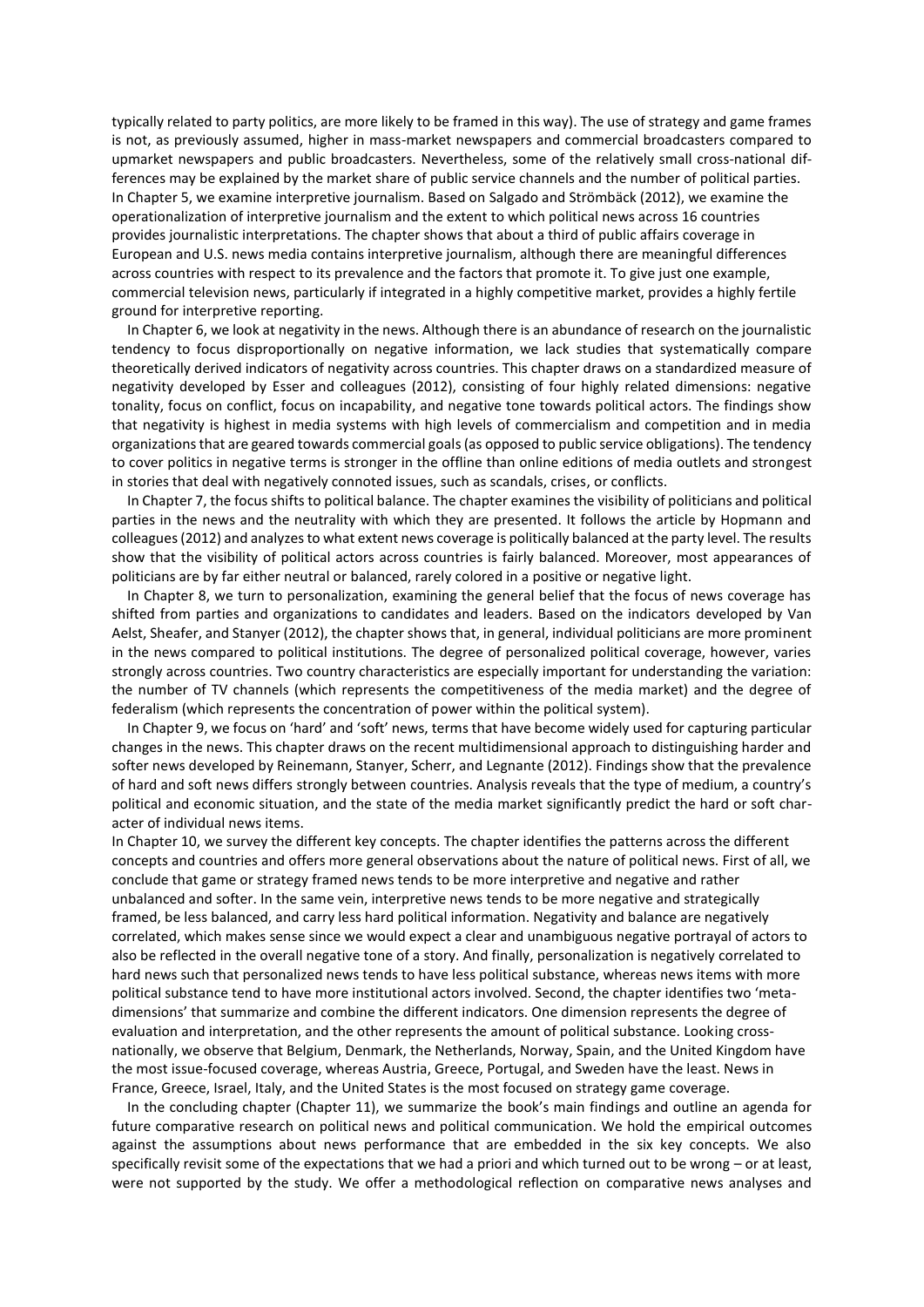observations on where news is most substantive. At the very end, we identify some key factors that help locate the 'good news' – that is, news that offers citizens a range of choices and provides them with a substantive, rich, and varied information environment.